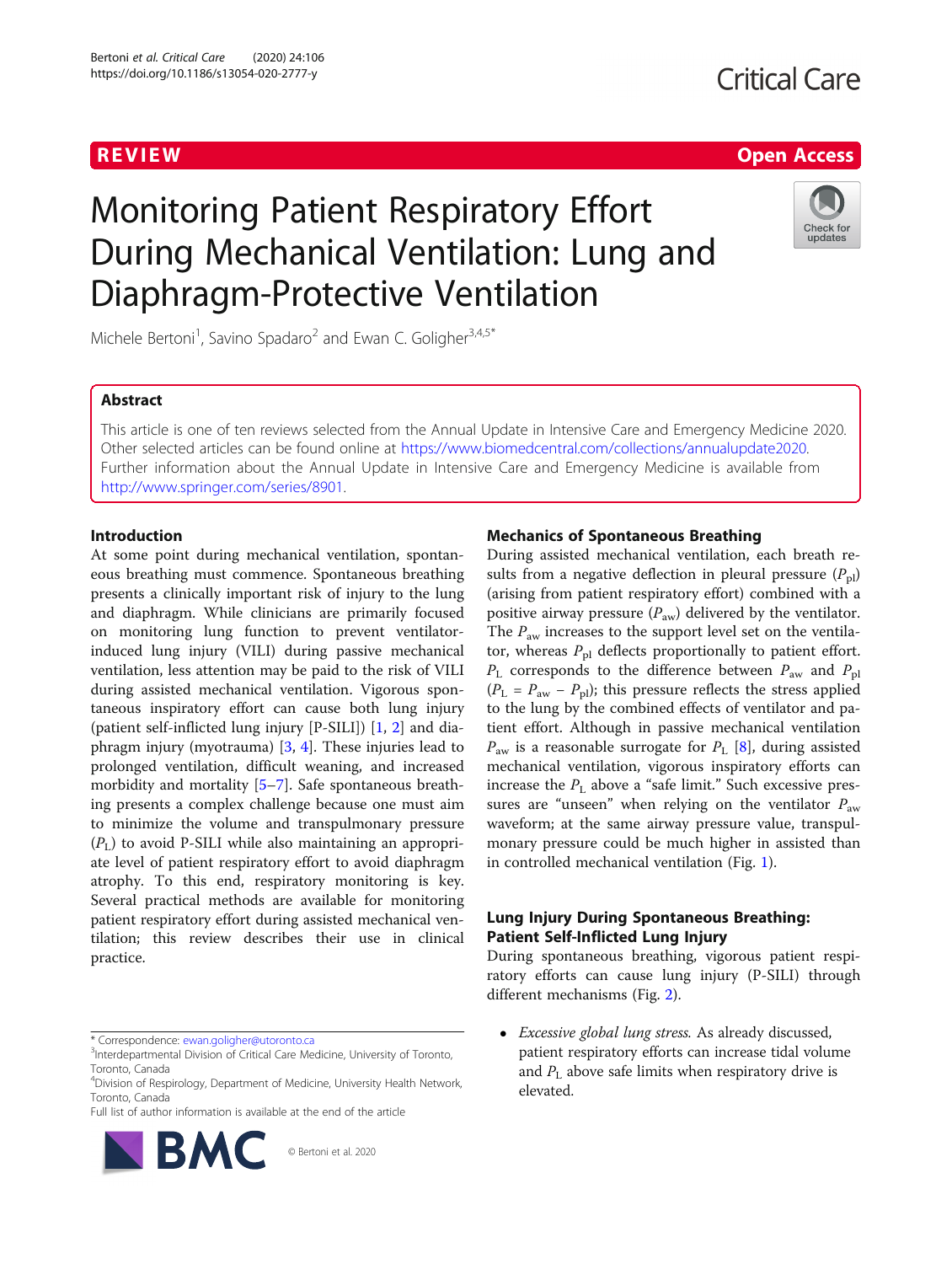<span id="page-1-0"></span>

- Excessive regional lung stress. In the injured lung, collapsed and consolidated lung introduces parenchymal mechanical heterogeneities [[9\]](#page-7-0), increasing the risk of volutrauma through regional stress amplification. Mechanical stress and strain is not evenly redistributed during inflation. Consequently, inspiratory efforts generate large  $P_{\text{L}}$ swings in dorsal consolidated regions, resulting in the movement of air from nondependent to dependent regions (pendelluft). While this recruits collapsed lung and improves ventilation-perfusion mismatch, this phenomenon increases the overstretch of dependent lung area. In this case, the rise in  $P_{\text{L}}$  detected by esophageal manometry may not be a reliable measure of the local stress [[10](#page-7-0)].
- Transvascular pressure and pulmonary edema. During spontaneous breathing, the negative  $P_{\text{pl}}$ generated by respiratory effort raises transvascular pressure (the pressure gradient driving fluid migration across pulmonary vessels), increasing total lung water and pulmonary edema [[9,](#page-7-0) [10](#page-7-0)] and further impairing respiratory function.
- Asynchronies. Ventilator asynchronies, including double triggering (double mechanical breaths from a single inspiratory effort) and reverse triggering (diaphragm contractions induced by passive thoracic insufflation in passively ventilated patients) [\[11](#page-7-0)] can increase tidal volume and  $P_{\rm L}$  and generate pendelluft, leading to lung injury.

Close monitoring of patient respiratory effort during assisted mechanical ventilation to detect and mitigate these potential injury mechanisms is therefore imperative.

# Diaphragm Injury During Spontaneous Breathing: Myotrauma

The inappropriate use of mechanical ventilation can injure not only the lung (barotrauma and volutrauma) but also respiratory muscles (myotrauma). Mechanical ventilation causes myotrauma by various mechanisms, leading to a final common pathway of VIDD [\[5](#page-6-0)].

Mechanisms of myotrauma are summarized in Fig. [2](#page-2-0):

- *Excessive unloading*. Over-assistance from mechanical ventilation and suppression of respiratory drive from sedation leads to acute disuse atrophy and diaphragm weakness [[12\]](#page-7-0). Diaphragmatic unloading caused by over-assisted ventilation (both in control or assisted mode) is frequent during mechanical ventilation, in particular during the first 48 h. Of note, the low level of respiratory effort required to trigger the ventilator is not sufficient to avoid disuse atrophy [[3\]](#page-6-0), such that diaphragm atrophy can occur under pressure support ventilation.
- Excessive concentric loading. The diaphragm is sensitive to excessive respiratory load. Higher inspiratory patient effort, dyssynchronies, and under-assistance due to an insufficient level of support are frequent in assisted mechanical ventilation. Vigorous concentric contractions provoke high muscular tension resulting in muscle inflammation, proteolysis, myofibrillar damage, and sarcolemma disarray [\[13](#page-7-0), [14](#page-7-0)]. In critically ill patients, systemic inflammation renders muscle myofibrils more vulnerable to mechanical injury  $([10, 15].$  $([10, 15].$  $([10, 15].$  $([10, 15].$  $([10, 15].$
- Eccentric loading. Eccentric contractions occur when a muscle generates contractile tension while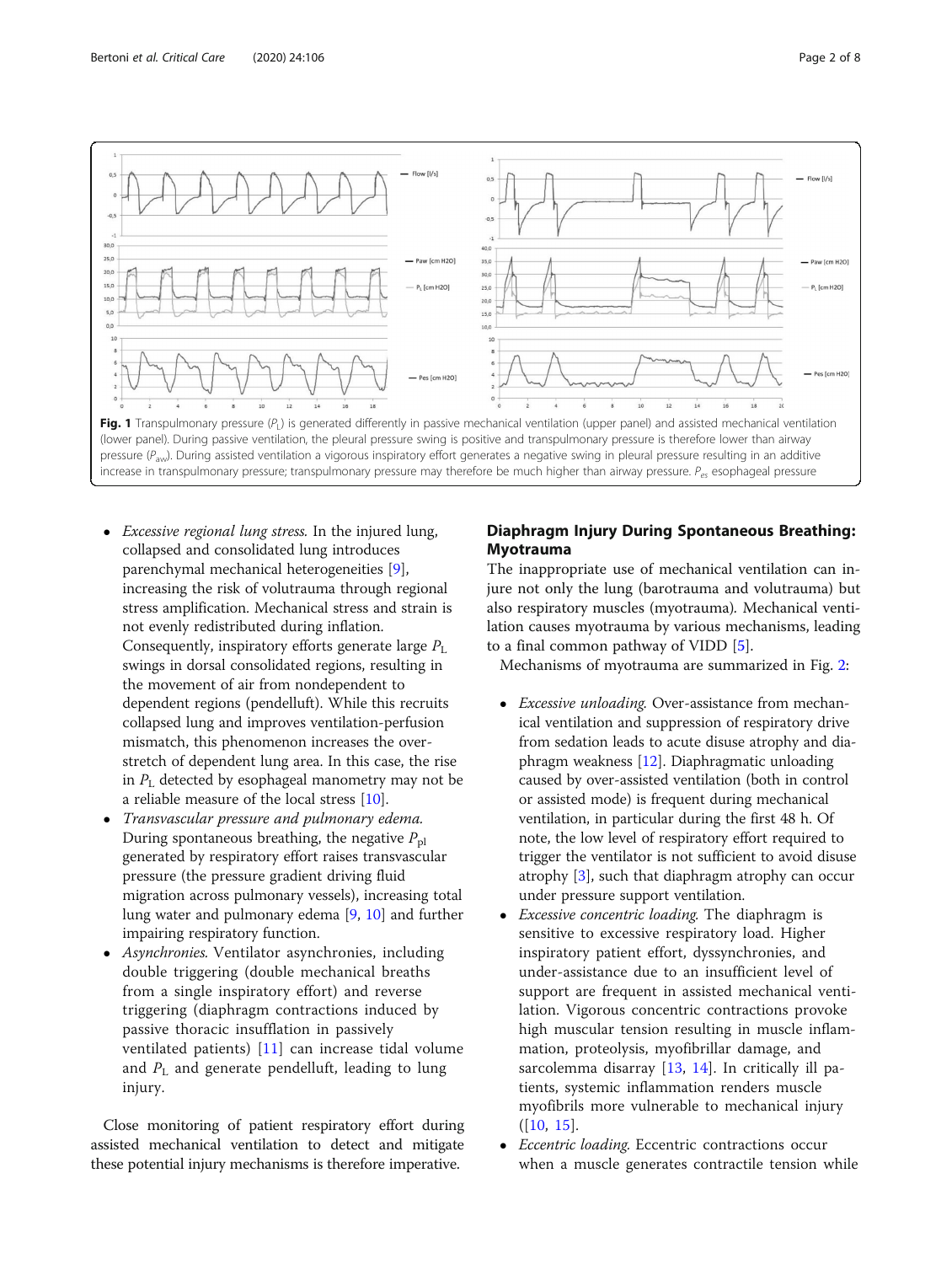<span id="page-2-0"></span>

it is lengthening (rather than shortening); such contractions are much more injurious than concentric (shortening) contractions [\[16](#page-7-0)]. When a low positive end-expiratory pressure (PEEP) and excessive reduction in end-expiratory lung volume are present, the diaphragm contracts even as it lengthens during the expiratory ("post-inspiratory") phase to avoid atelectasis ("expiratory braking" phenomenon) [\[17\]](#page-7-0). Specific forms of dyssynchrony (reverse triggering, short cycling, ineffective effort) can generate eccentric contractions because the diaphragm is activated during the expiratory phase.

 Excessive PEEP. Preliminary experimental evidence suggests that maintaining the diaphragm at a shorter length with the use of excessive PEEP may cause sarcomeres to "drop out" of the muscle and shorten its length (longitudinal atrophy) [\[18\]](#page-7-0). This could theoretically disadvantage the length-tension characteristics of the muscle once PEEP is reduced, impairing diaphragm performance.

The first three of these injury mechanisms can be detected by monitoring respiratory effort, emphasizing the potential for such monitoring to help clinicians ensure safe spontaneous breathing during mechanical ventilation. We now proceed to review a range of monitoring techniques to achieve this goal.

# Monitoring Spontaneous Breathing Using Esophageal Pressure

The use of esophageal pressure  $(P_{es})$  monitoring is welldescribed in patients with acute respiratory distress syndrome (ARDS) under passive mechanical ventilation

[[19\]](#page-7-0). This technique is also the gold standard to assess respiratory effort and work of breathing but its use remains uncommon, perhaps because the utility of the information derived from  $P_{\text{es}}$  has been under-appreciated. When used to monitor the safety of spontaneous breathing,  $P_{\text{es}}$  monitoring permits several different relevant quantities to be estimated.

### Transpulmonary Pressure

 $P_{\text{es}}$  can be used as a surrogate measure of  $P_{\text{pl}}$ , bearing in mind regional variations [[20\]](#page-7-0). It can therefore be used to measure  $P_{\rm L}$  ( $P_{\rm aw}$  –  $P_{\rm pl}$ ), by substituting  $P_{\rm pl}$  with  $P_{\rm es}$ . As shown in Fig. [1](#page-1-0),  $P_L$  can easily reach an injuriously high value during assisted mechanical ventilation (where both patient and ventilator distend the lung). An acceptable upper limit for  $P_{\text{L}}$  has not yet been defined; a "precautionary" peak inspiratory value of 20 cmH<sub>2</sub>O in a lunginjured patient is a reasonable target to limit the risk of injury [[2,](#page-6-0) [21\]](#page-7-0).

Of note, in the presence of regional ventilation heterogeneity and pendelluft, the measured value of  $P_{\text{L}}$  will underestimate lung stress in the dependent lung areas. While the quasi-static plateau  $P_L$  obtained during an endinspiratory occlusion reflects lung stress during passive ventilation, the dynamic swing in  $P_L$  ( $\Delta P_L$ ) may perhaps be more reflective of injury risk during spontaneous breathing because of the pendelluft phenomenon [[22](#page-7-0)].  $\Delta P_{\rm L}$  likely reflects the upper limit of mechanical stress experienced in dorsal regions of the lung under dynamic conditions [\[23](#page-7-0)]. Moreover, various lines of evidence suggest that the dynamic (tidal increase) in lung stress is a more important driver of lung injury than the global (peak) lung stress [\[24](#page-7-0)–[26](#page-7-0)].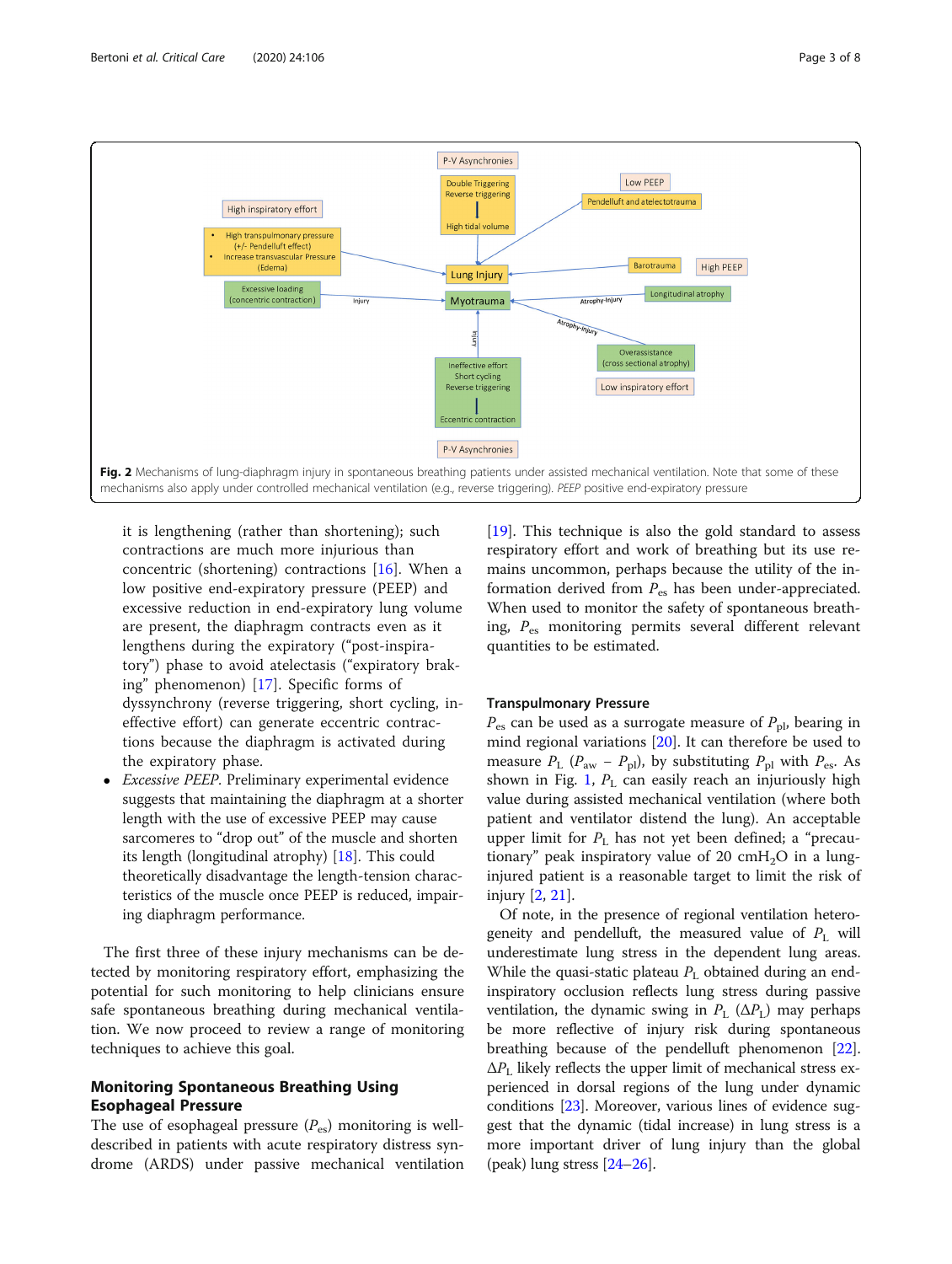## Respiratory Muscle Pressure

 $P_{\text{es}}$  permits measurement of inspiratory effort. The inspiratory muscle pressure  $(P_{\text{mus}})$  corresponds to the global force generated by the inspiratory muscles. Although the diaphragm is the most important respiratory muscle, accessory inspiratory muscles (rib cage, sternomastoid, and scalene muscles) contribute significantly during vigorous effort, especially when diaphragm function is impaired. As shown in Fig. 3,  $P_{\text{mus}}$  is computed from the difference between  $P_{\text{es}}$  and the additional pressure required to overcome the chest wall elastic recoil  $(P_{cw})$  $(P_{\text{mus}} = P_{\text{cw}} - P_{\text{es}}).$ 

Optimal levels of  $P_{\text{mus}}$  during assisted mechanical ventilation are uncertain; recent data suggest that  $P_{\text{mus}}$ values similar to those of healthy subjects breathing at rest may be safe and may prevent diaphragm atrophy  $(5-10 \text{ cm}H<sub>2</sub>O)$  [[4,](#page-6-0) [27\]](#page-7-0). In routine clinical practice, one can generally disregard the correction for  $P_{\text{cw}}$  because chest wall elastance is usually relatively low (even when pleural pressures are elevated). Hence, a target  $\Delta P_{\text{es}}$  of around  $3-8$  cmH<sub>2</sub>O can be considered reasonably comparable to a normal  $P_{\text{mus}}$  of 5–10 cmH<sub>2</sub>O.

The gold standard measurement of respiratory effort is the integral of  $P_{\text{mus}}$  over the duration of inspiration (pressure-time product [PTP]) (Fig. 3). PTP is closely correlated to inspiratory muscle energy expenditure. PTP values between 50 and 100  $\text{cm}H_2\text{O/s/min}$  probably reflect appropriate oxygen consumption and acceptable respiratory effort [[28\]](#page-7-0).

In routine clinical practice, the magnitude and frequency of the swing in  $\Delta P_{\text{es}}$  are probably sufficient to monitor respiratory effort.

#### Transdiaphragmatic Pressure

A double balloon catheter can be used to monitor inspiratory swings in  $P_{\text{es}}$  and gastric pressure ( $P_{\text{ga}}$ ) to specifically quantify the pressure generated by the diaphragm (transdiaphragmatic pressure  $[P_{di}]$ ). During an inspiratory effort (depending on the pattern of thoracoabdominal motion), the diaphragm's contractile effort moves the abdominal organs downwards, increasing abdominal pressure (positive swing in  $P_{\text{ga}}$ ) and expanding thoracic cavity (negative swing in  $P_{es}$ ). Even when thoracoabdominal motion is such that the diaphragm moves upward during inspiration (i.e.,  $P_{\text{ga}}$  decreases), the contractile effort of the diaphragm is reflected by the fact that  $P_{\text{ga}}$  declines less than  $P_{\text{es}}$  (and thus  $P_{\text{di}}$  increases). This technique is used mainly in research rather than clinical practice.

# Monitoring Spontaneous Breathing by Occlusion Maneuvers

Expiratory and inspiratory occlusions represent easy, noninvasive, and reasonably reliable maneuvers to

evaluate the safety of spontaneous breathing in assisted mechanical ventilation.

### Inspiratory Occlusion Maneuver

Brief end-inspiratory occlusion maneuvers are widely used to measure plateau pressure  $(P_{\text{plat}})$  in passive mechanical ventilation. Driving pressure  $(\Delta P)$ , calculated as the difference between PEEP and  $P_{\text{pl}}$ , reflects dynamic lung stress and lung injury risk and closely correlates to mortality in patients with ARDS [\[25](#page-7-0)]. Bellani et al. [[29](#page-7-0)] suggested that a brief inspiratory occlusion maneuver can enable reliable measurements of  $P_{\text{plat}}$  even in assisted mechanical ventilation. During an inspiratory occlusion in assisted mechanical ventilation, patients relax the contracting inspiratory muscles at endinspiration, resulting in an increase in  $\Delta P_{\text{aw}}$  easily detectable on the ventilator waveform. When the patient is over-assisted and respiratory effort is low,  $P_{\text{aw}}$  drops during the occlusion (Fig. [4\)](#page-4-0). A high  $P_{\text{plat}}$  and  $\Delta P$  measured in this way raises concern for hyperdistention and lung injury. Bellani and colleagues [[29\]](#page-7-0) recently reported that  $\Delta P$  and compliance measured by end-inspiratory occlusion maneuvers during assisted mechanical ventilation predict mortality, supporting the validity and relevance of these measures.

The measurement technique has some limitations. First, because the pressure is obtained under quasi-static conditions this measurement may underestimate the risk of regional lung injury due to the pendelluft mechanism of P-SILI [\[23](#page-7-0)]. Second, clinicians need to carefully evaluate the stability and pattern of the  $P_{\text{aw}}$  tracing during the occlusion to determine whether the measurement is

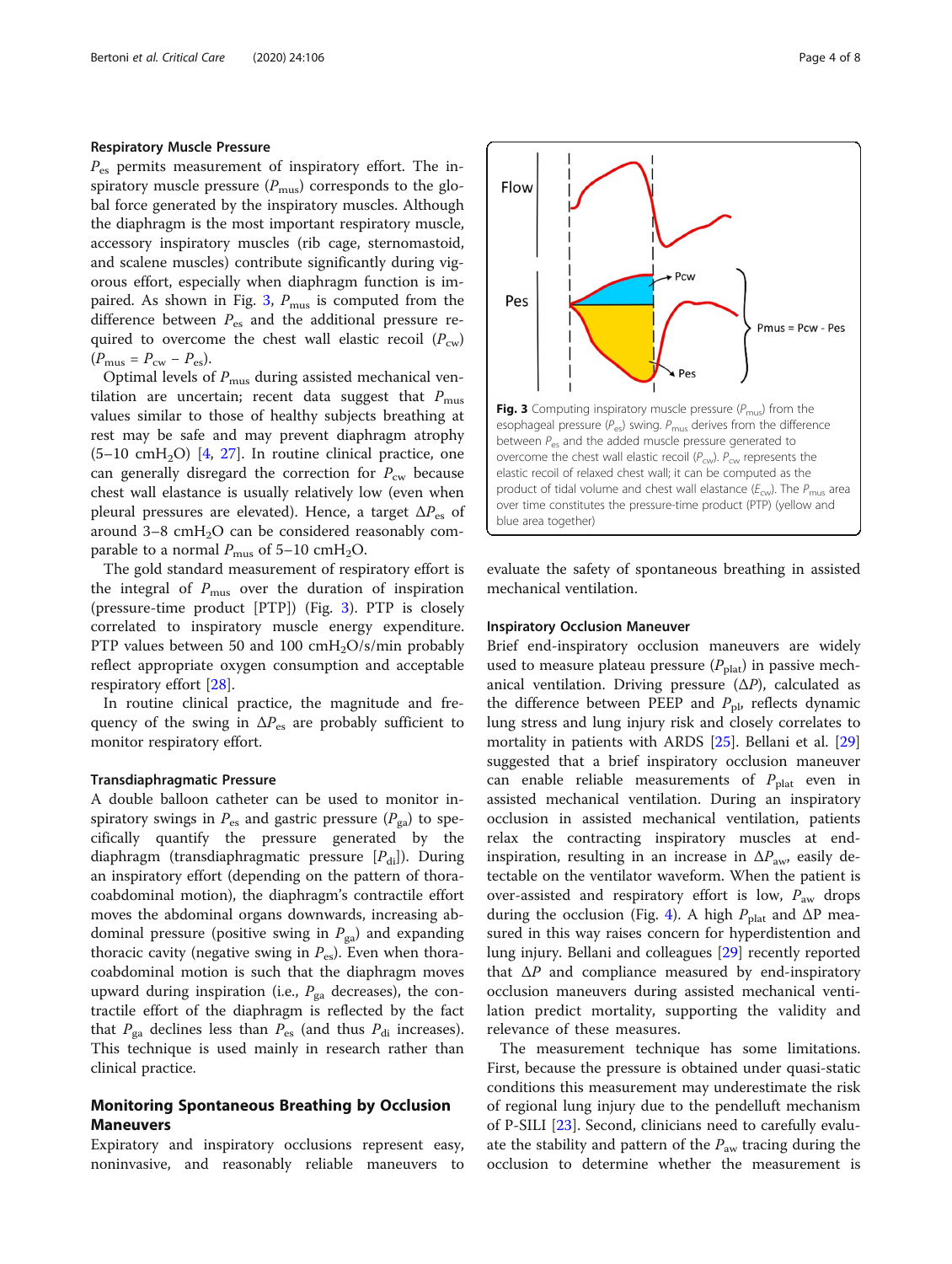<span id="page-4-0"></span>confounded by the action of the abdominal muscles which may rapidly increase  $P_{aw}$  at the onset of neural expiration during the occlusion.

## Expiratory Occlusion Maneuver

Expiratory occlusions are ordinarily employed to measure intrinsic PEEP in passively ventilated patients or to measure maximal inspiratory pressure in spontaneously breathing patients during maximal volitional inspiratory efforts. However, the airway pressure swing during a brief, randomly applied end-expiratory occlusion maneuver (duration equal to one respiratory cycle) may actually be used to assess inspiratory effort. Under occluded conditions, the swing in airway pressure is exactly correlated to the swing in pleural pressure. Consequently, the airway pressure swing during the occlusion  $(\Delta P_{\rm occ})$  can be used to assess the presence and magnitude of pleural pressure swings due to patient respiratory effort (taking into account differences in pleural pressure swing between occluded and dynamic conditions). On this basis,  $\Delta P_{\rm occ}$  can be used to predict  $\Delta P_{\rm es}$ ,  $P_{\rm mus}$ , and  $\Delta P_{\rm L}$  during the respiratory cycle so long as the patient's respiratory drive during the tidal breath is unchanged by a single, brief, and unexpected end-expiratory occlusion [[30,](#page-7-0) [31](#page-7-0)]. A transient end-expiratory occlusion maneuver is a practical and noninvasive method to routinely detect insufficient or excessive respiratory effort and  $P<sub>L</sub>$  during assisted mechanical ventilation [\[32,](#page-7-0) [33\]](#page-7-0).

### Airway Occlusion Pressure

The  $P_{0,1}$  (airway pressure generated in the first 100 ms of inspiration against an expiratory occlusion) provides a measure of the patient's respiratory drive (Fig. [5\)](#page-5-0) [\[34](#page-7-0)]. Whitelaw et al. [\[35](#page-7-0)] demonstrated that an occlusion does not modify cortical respiratory output until it is prolonged beyond 200 ms. Additionally, during the first 100 ms, respiratory pressure generation is independent of pulmonary mechanics or diaphragm function [\[35](#page-7-0), [36](#page-7-0)]. Although the reliability of  $P_{0.1}$  has been confirmed only in small studies, a value between 1.5 and 3.5  $\text{cm}H_{2}O$ [[37,](#page-7-0) [38](#page-7-0)] seems to be an easy method to guide clinicians to adjust ventilation during assisted mechanical ventila-tion [[34](#page-7-0), [39](#page-7-0)–[41\]](#page-7-0).  $P_{0,1}$  values less than 1.5 cmH<sub>2</sub>O might suggest that respiratory effort is inadequate [\[42\]](#page-7-0), and values greater than  $3.5 \text{ cm}H_2O$  suggest high respiratory drive [\[37](#page-7-0)].

 $P_{0,1}$  has several advantages: it is easy and practical to obtain, and most modern ventilators have a function for measuring it. A method for setting the pressure support level based on the  $P_{0.1}$  value has been described [[43](#page-7-0)].  $P_{0,1}$  may have substantial intra-patient variability and several repeated measurements are required to estimate a stable mean value. Moreover, in hyperinflated patients, the intrinsic PEEP causes a delay in the fall in  $P_{\text{aw}}$ , which might give rise to underestimation of  $P_{0,1}$ . Conti et al. demonstrated that in this condition, commencing the 100 ms for the  $P_{0.1}$ 



Fig. 4 Measuring plateau pressure ( $P_{\text{plat}}$ ) during assisted mechanical ventilation (AMV). A brief inspiratory hold permits a reliable measure of  $P_{\text{plat}}$ in AMV, provided the patient relaxes with no immediate expiratory efforts. The difference between  $P_{\text{plat}}$  and positive end-expiratory pressure (PEEP) results in the driving pressure  $\Delta P_{\text{aw}}$ . In panel (a), the patient's inspiratory effort is vigorous (greater esophageal swing): during inspiratory hold, the airflow stops and  $P_{\text{plat}}$  rises above  $P_{\text{peak}}$ ; the previous activated respiratory muscles relaxes and expires, causing  $P_{\text{aw}}$  to increase. In panel (b), the patient's inspiratory effort is low: the difference between  $P_{\text{peak}}$  and  $P_{\text{plat}}$  is minimal, indicating minimal respiratory muscle effort during the current breath. This technique enables respiratory muscle activity to be assessed by measuring  $P_{\text{plat}}$ . (Modified from [[29](#page-7-0)] with permission)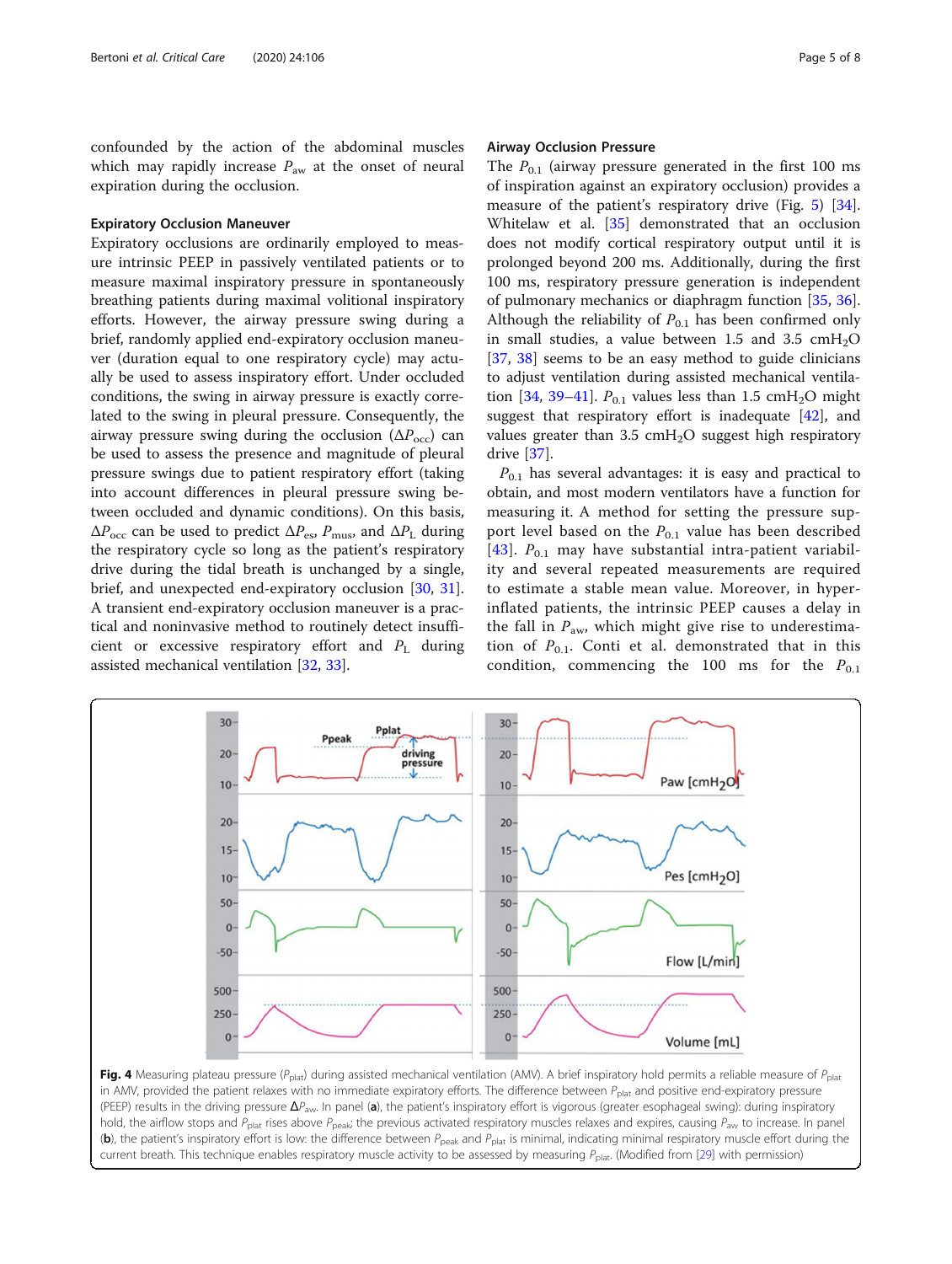<span id="page-5-0"></span>measure when expiratory flow is equal to zero overcomes this problem [[44\]](#page-7-0).

# Monitoring Spontaneous Breathing by Diaphragm Electrical Activity

The use of a dedicated catheter fitted with electromyography electrodes permits continuous monitoring of the electrical activity of the diaphragm ( $EA_{di}$ ) [\[45](#page-7-0)].  $EA_{di}$  has been demonstrated to be comparable to the transdiaphragmatic pressure, and is more practical than surface electromyography (EMG) [\[46\]](#page-7-0).

When ventilation is driven by  $EA_{di}$  (during neurally adjusted ventilatory assist [NAVA]), patient-ventilator interaction improves  $[47, 48]$  $[47, 48]$  $[47, 48]$  $[47, 48]$ ; EA<sub>di</sub> also helps clinicians to recognize different asynchronies [\[47](#page-7-0), [49](#page-7-0)]. As demonstrated by Barwing et al.  $[50]$ , the EA $_{di}$  trend can be used to detect weaning failure at an early stage [\[51,](#page-7-0) [52\]](#page-7-0): it progressively increases in patients who ultimately fail their spontaneous breathing trial whereas diaphragm activity remains stable in patients who pass the trial.  $EA_{di}$ alterations appeared before signs of fatigue [\[50](#page-7-0)].

As an electrical signal,  $EA_{di}$  is an expression of respiratory motor output (the central nervous system activation of the diaphragm) and not of diaphragmatic force generation (effort). During resting breathing in healthy sub-jects, EA<sub>di</sub> varies anywhere between 5 and 30 μV [\[53](#page-7-0)]. Because of this wide variation, it is difficult to specify a target  $EA_{di}$  to achieve during mechanical ventilation.

Alternatively, EA<sub>di</sub> can be used to estimate  $P_{\text{mus}}$  under different conditions of ventilator assistance [\[54](#page-7-0)]. By considering coupling between electrical activity and pressure generation constant during the time (neuro-mechanical coupling =  $P_{\text{mus}}/EA_{di}$  obtained during expiratory occlusion), EA<sub>di</sub> could permit a breath-by-breath assessment of  $P_{\text{mus}}$  during the normal breathing cycle.

# Monitoring Spontaneous Breathing by Diaphragm **Ultrasound**

The diaphragm ultrasound technique is noninvasive, easy to perform, and reproducible. Variation in diaphragm thickness during the respiratory cycle (thickening fraction,  $TF_{di}$ ) is correlated to respiratory pressure generation and  $EA_{di}$  [[55\]](#page-7-0) and can be used to detect diaphragm weakness  $[55]$  $[55]$  $[55]$ . TF<sub>di</sub> values less than 30% during a maximal inspiratory effort detect diaphragm weakness with a high sensitivity [[55](#page-7-0)]. Daily measurement of end-expiratory diaphragm thickness can detect structural changes in the respiratory muscles. In mechanically ventilated patients, a progressive increase in diaphragm thickness over time was correlated to excessive effort and may represent under-assistance myotrauma [[3\]](#page-6-0).  $TF_{di}$  of 15–30% during tidal ventilation was associated with stable diaphragm thickness and the shortest duration of ventilation [[4\]](#page-6-0). Ultrasound is best used for intermittent patient assessments, as it is not well suited for continuous monitoring.

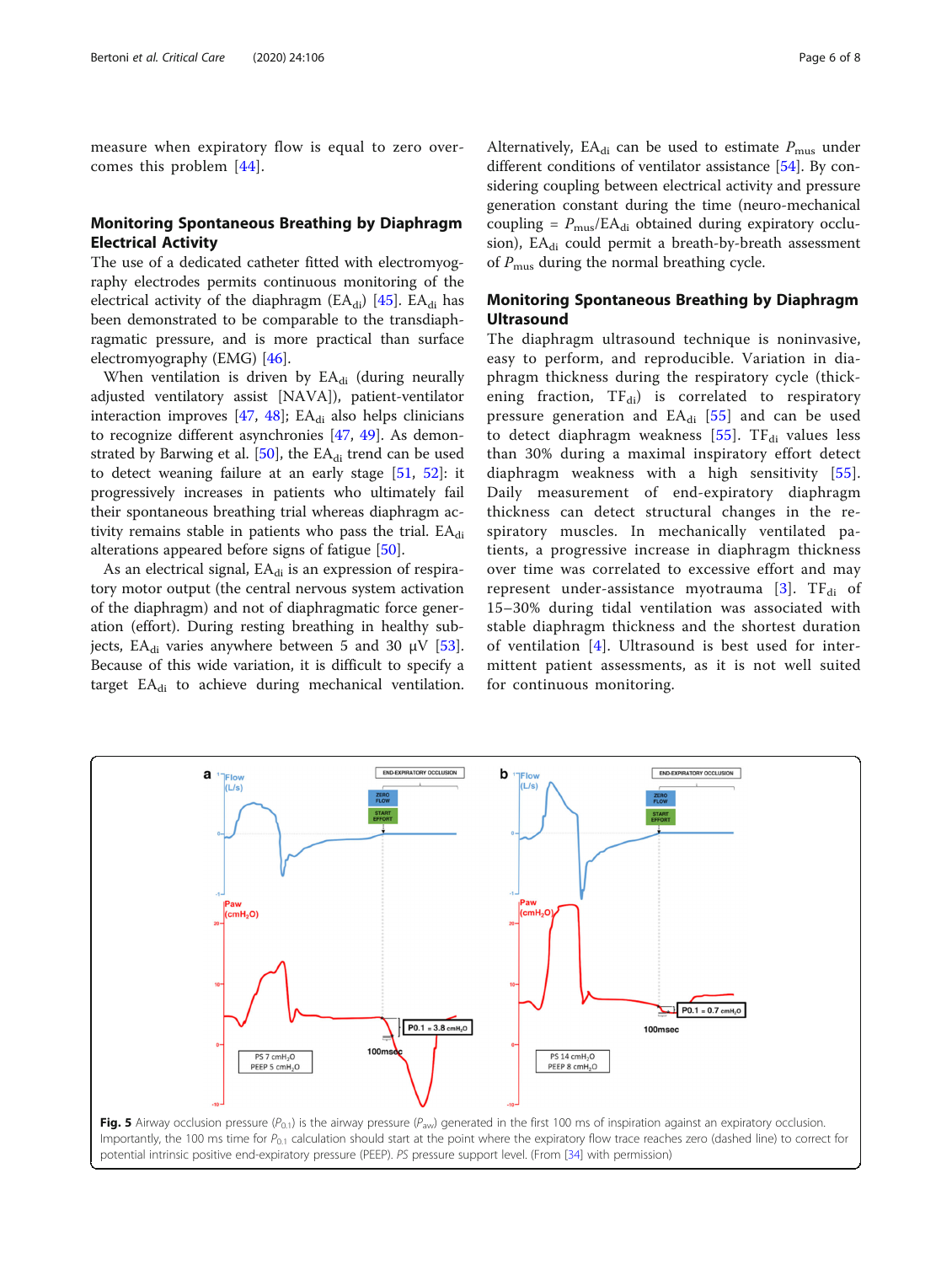| Technique           | Parameter                                                                                      | Possible target range of values for safe spontaneous breathing |
|---------------------|------------------------------------------------------------------------------------------------|----------------------------------------------------------------|
| Esophageal pressure | Peak end-inspiratory transpulmonary pressure $(P_1)$                                           | $\leq$ 20 cmH <sub>2</sub> O                                   |
|                     | Swing in transpulmonary pressure $(\Delta P_1)$                                                | $\leq$ 15 cmH <sub>2</sub> O                                   |
|                     | Peak inspiratory muscle pressure $(P_{\text{mus}})$                                            | $5-10$ cmH <sub>2</sub> O                                      |
|                     | Esophageal pressure swing $(\Delta P_{\rm ex})$                                                | $3-8$ cmH <sub>2</sub> O                                       |
|                     | Transdiaphragmatic pressure swing $(\Delta P_{\text{di}})$                                     | $5-10$ cmH <sub>2</sub> O                                      |
|                     | Pressure time product (PTP)                                                                    | 50-100 cmH <sub>2</sub> O/s/min                                |
| Occlusion maneuvers | Inspiratory occlusion for plateau airway pressure $(P_{\text{plat}})$                          | $\leq$ 30 cmH <sub>2</sub> O                                   |
|                     | Inspiratory occlusion for driving pressure ( $\Delta P_{\text{aw}} = P_{\text{plat}} - PEEP$ ) | $\leq$ 15 cmH <sub>2</sub> O                                   |
|                     | Expiratory occlusion for estimated $P_{\text{mus}}$                                            | $5-10$ cmH <sub>2</sub> O                                      |
|                     | Airway occlusion pressure $(P_{0,1})$                                                          | 1.5-3.5 $cmH2O$                                                |
| Electromyography    | Diaphragm electrical activity (EA <sub>di</sub> )                                              | Uncertain                                                      |

### <span id="page-6-0"></span>Table 1 Potential target values for safe spontaneous breathing

PEEP positive end-expiratory pressure

# Conclusion

# Targets for Lung and Diaphragm-Protective Ventilation

Table 1 summarizes the different methods available to monitor inspiratory effort and respiratory drive in assisted mechanical ventilation, along with possible targets for safe spontaneous breathing as discussed throughout this chapter. The interpretation and application of measurements must always be guided by the clinical context. Different forms and phases of acute respiratory failure require somewhat different priorities: in early ARDS, close attention must be taken to avoid high inspiratory effort to limit VILI and P-SILI. Adjustments to ventilation and sedation to obtain a low level of inspiratory effort should be implemented as early as possible to avoid myotrauma.

It remains uncertain whether it is possible to achieve an acceptable level of respiratory effort during the acute phase of illness and this remains a key area for clinical investigation. For the present, clinicians should strive to be aware of patient respiratory effort and appreciate the potential benefits and harms of manipulating respiratory effort during acute respiratory failure.

#### Acknowledgements

Not applicable.

#### Authors' contributions

MB and EG conceived the work. MB drafted the manuscript, and EG and SS critically revised the manuscript for intellectually important content. All authors read and approved the final manuscript.

#### Funding

Publication costs were supported by a Scholarship from the Interdepartmental Division of Critical Care Medicine, University of Toronto. Dr. Goligher is supported by an Early Career Investigator Award from the Canadian Institutes of Health Research

#### Availability of data and materials

All data generated or analysed during this study are included in this published article.

#### Ethics approval and consent to participate Not applicable.

Consent for publication

Not applicable.

#### Competing interests

The authors declare that they have no competing interests.

#### Author details

<sup>1</sup>Department of Anesthesia, Critical Care and Emergency, Spedali Civili University Hospital, Brescia, Italy. <sup>2</sup>Department of Morphology, Surgery and Experimental Medicine, Intensive Care Unit, University of Ferrara, Sant'Anna Hospital, Ferrara, Italy. <sup>3</sup>Interdepartmental Division of Critical Care Medicine University of Toronto, Toronto, Canada. <sup>4</sup>Division of Respirology, Department of Medicine, University Health Network, Toronto, Canada. <sup>5</sup>Toronto General Hospital Research Institute, Toronto, Canada.

#### References

- 1. Yoshida T, Uchiyama A, Matsuura N, et al. Spontaneous breathing during lung-protective ventilation in an experimental acute lung injury model: high transpulmonary pressure associated with strong spontaneous breathing effort may worsen lung injury. Crit Care Med. 2012;40:1578–85.
- 2. Yoshida T, Torsani V, Gomes S, et al. Spontaneous effort causes occult pendelluft during mechanical ventilation. Am J Respir Crit Care Med. 2013; 188:1420–7.
- 3. Goligher EC, Fan E, Herridge MS, et al. Evolution of diaphragm thickness during mechanical ventilation: impact of inspiratory effort. Am J Respir Crit Care Med. 2015;192:1080–8.
- 4. Goligher EC, Dres M, Fan E, et al. Mechanical ventilation-induced diaphragm atrophy strongly impacts clinical outcomes. Am J Respir Crit Care Med. 2018;197:204–13.
- 5. Goligher EC, Brochard LJ, Reid WD, et al. Diaphragmatic myotrauma: a mediator of prolonged ventilation and poor patient outcomes in acute respiratory failure. Lancet Respir Med. 2019;7:90–8.
- 6. Dres M, Dubé BP, Mayaux J, et al. Coexistence and impact of limb muscle and diaphragm weakness at time of liberation from mechanical ventilation in medical intensive care unit patients. Am J Respir Crit Care Med. 2017;195: 57–66.
- 7. Brochard L, Slutsky A, Pesenti A. Mechanical ventilation to minimize progression of lung injury in acute respiratory failure. Am J Respir Crit Care Med. 2017;195:438–42.
- 8. Chiu L-C, Hu HC, Hung CY, et al. Dynamic driving pressure associated mortality in acute respiratory distress syndrome with extracorporeal membrane oxygenation. Ann Intensive Care. 2017;7:12.